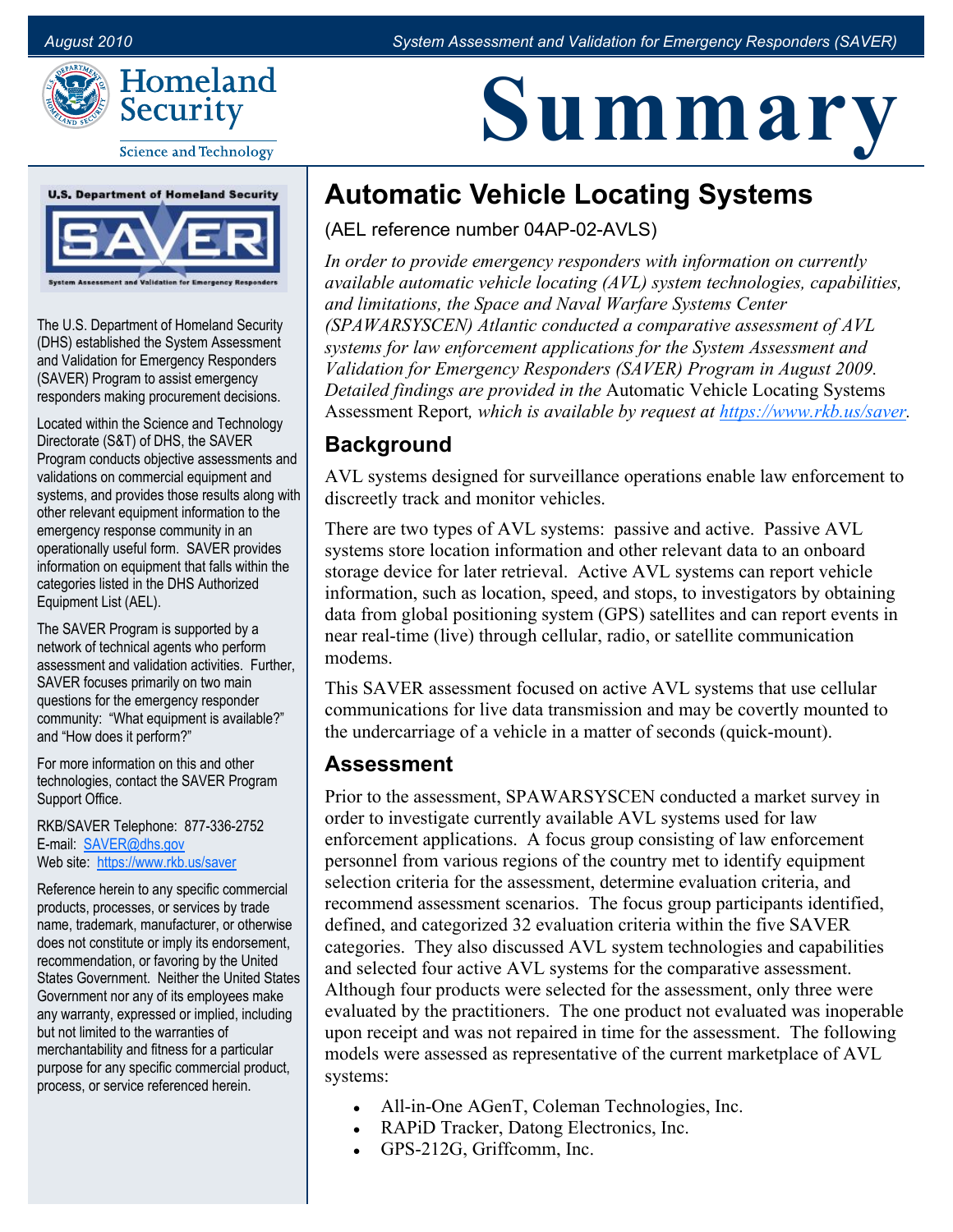Six law enforcement personnel served as evaluators for this assessment. All evaluators had firsthand experience using covert, quick-mount AVL systems for surveillance operations.

The assessment was conducted in two phases focused on specific assessment criteria: (1) operational assessment and (2) specification assessment.

The operational assessment phase consisted of three segments: (1) system setup, (2) system operation, and (3) reporting and exporting. During the specification assessment, evaluators rated criteria associated with system design, pricing, and customer support using vendor-provided information.

The operational and specification assessments were conducted over the course of 3 days; one system was evaluated each day. At the beginning of each system assessment, the facilitators provided assessment procedures orientation and vendors provided system training to the evaluators. Detailed comments captured by the data collectors during the assessment activities have been included in the full assessment report.

### **Assessment Results**

Evaluators rated the AVL systems based on the weighted evaluation criteria established by the AVL systems focus group. Each criterion was prioritized within the five SAVER categories and assigned a weighting factor based on a 100-point scale. The SAVER category and composite scores are shown in table 1. Higher scores indicate a higher rating by evaluators. To view how each AVL system scored against each of the evaluation criteria assigned to the SAVER Program categories, see table 2.

The following paragraphs provide a brief summary of the evaluator comments and feedback on each AVL

#### **SAVER Program Category Definitions**

 **Affordability:** This category groups criteria related to life-cycle costs of a piece of equipment or system.

 **Capability:** This category groups criteria related to the power, capacity, or features available for a piece of equipment or system to perform or assist the responder in performing one or more responder-relevant tasks.

 **Deployability:** This category groups criteria related to the movement, installation, or implementation of a piece of equipment or system by responders at the site of its intended use.

 **Maintainability:** This category groups criteria related to the maintenance and restoration of a piece of equipment or system to operational conditions by responders.

 **Usability:** This category groups criteria related to the quality of the responders' experience with the operational employment of a piece of equipment or system. This includes the relative ease of use, efficiency, and overall satisfaction of the responders with the equipment or system.

system used during the assessment. The AVL systems are listed by highest to lowest composite score.

#### *All-in-One AGenT*

The Coleman Technologies, Inc. (CTI) All-in-One AGenT received the highest composite score as well as the highest score in all SAVER categories except affordability. Evaluators were especially pleased with the software features and noted that the system can notify users of boundary breaches by both e-mail and text notification. They also agreed that the system configuration was intuitive and the mapping application was user-friendly and easy to navigate.

Evaluators found the tracking unit to be small and easily concealable and noted that the unit indicators

| <b>System</b>    | <b>Score</b> | <b>Affordability</b><br>(15% Weighting) | <b>Capability</b><br>(29% Weighting) | <b>Deployability</b><br>(25% Weighting) | <b>Maintainability</b><br>(11% Weighting) | <b>Usability</b><br>(20% Weighting) |
|------------------|--------------|-----------------------------------------|--------------------------------------|-----------------------------------------|-------------------------------------------|-------------------------------------|
| All-in-One AGenT | 90           | 84                                      | 88                                   | 96                                      | 94                                        | 88                                  |
|                  |              |                                         |                                      |                                         |                                           |                                     |
| RAPiD Tracker    | 87           | 90                                      | 86                                   | 90                                      | 86                                        | 82                                  |
|                  |              |                                         |                                      |                                         |                                           |                                     |
| $ $ GPS-212G     |              | 78                                      | 72                                   | 68                                      | 74                                        | 70                                  |

#### **Table 1. Automatic Vehicle Locating Systems Assessment Results1**

Note:

Scores contained in the complete assessment report may be listed in a different numerical scale. For the purposes of the SAVER Summary, SAVER category scores are normalized and rounded to the nearest whole number. 1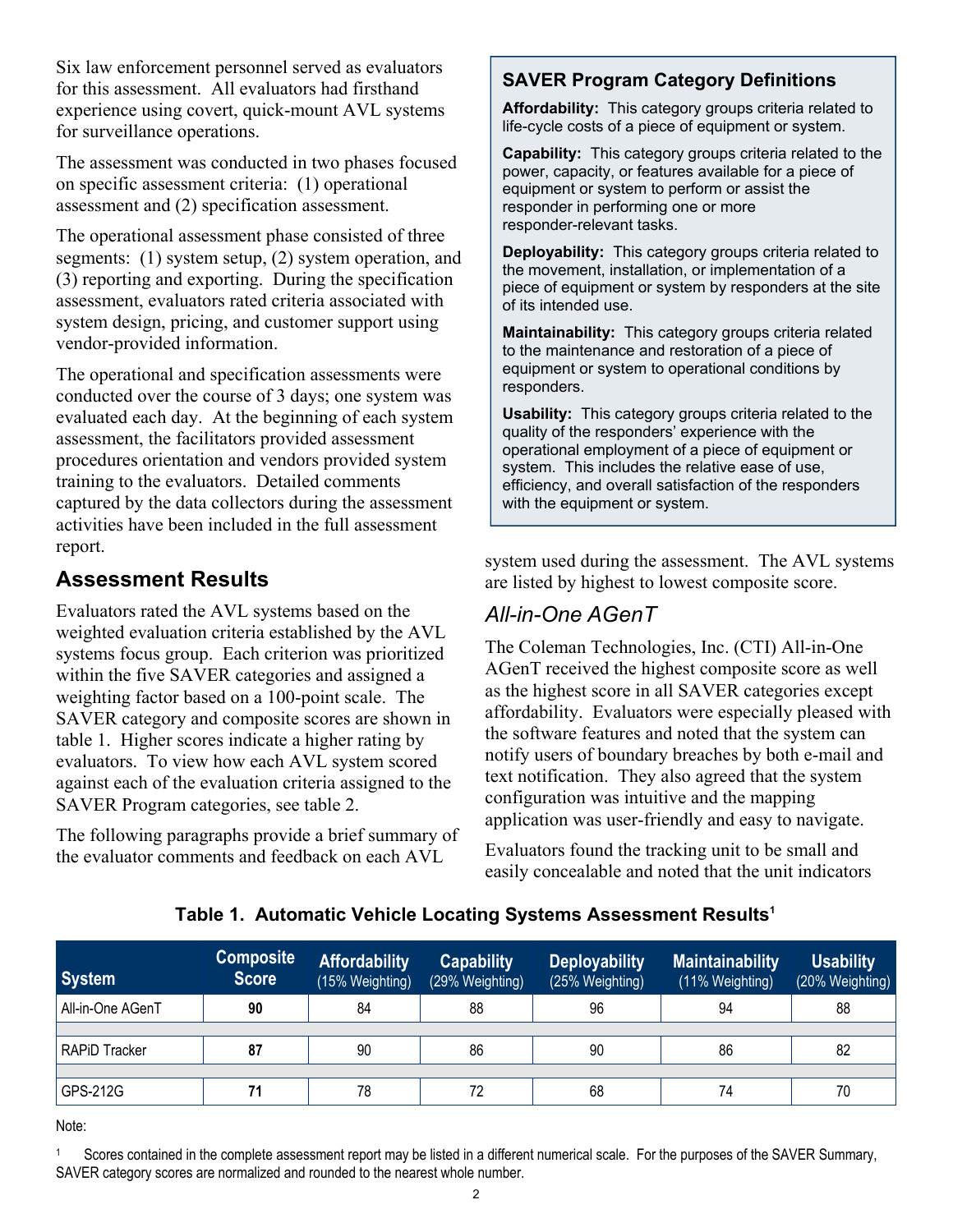

were favorable. The tracking unit is equipped with two push-button activated light-emitting diodes (LEDs) that indicate system operation and verify power to the unit. Evaluators agreed the availability of technical support 24 hours a day, 7 days a week via a toll-free number was an important and beneficial feature. They were also impressed with the service contract, which includes free software and firmware updates as long as an active wireless service account is maintained with CTI. Evaluators found the AA lithium disposable batteries to be a favorable battery type because they are readily available.

There were some disadvantages to the All-in-One AGenT noted by evaluators. They would like to see a longer estimated battery life due to the cost of the disposable lithium batteries, and some evaluators commented that the magnetic sleeve interfered with battery replacement. Some evaluators were also concerned about the costs associated with replacing the disposable lithium batteries.

#### *RAPiD Tracker*

The Datong Electronics RAPiD Tracker received the second highest composite score and the highest score in the affordability category. Evaluators were impressed with the system's software and most found it user-friendly. The mapping application is accessed through an Internet browser and features a mobile application that is currently accessible with the Apple<sup>®</sup> iPhone® mobile-digital device. Evaluators commented favorably on the mapping interface and software features; multiple users can view a single tracking unit at the same time.



Evaluators were most impressed with the physical characteristics of the tracking unit, such as the size and color, as well as the absence of external antennas that aids covert installation. All of the evaluators agreed that the magnets used to mount the tracking unit are very strong and that movement of the unit once installed was unlikely. Evaluators were also impressed with the initial system cost and noted that this was "a great price for a system of this caliber." The tracking unit is powered by an internal, non-replaceable, rechargeable battery; several evaluators agreed that this feature was a cost-saving benefit. Evaluators also agreed that the availability of technical support 24 hours a day, 7 days a week via e-mail, phone, and the vendor's Web site were beneficial.

Some disadvantages were noted by evaluators. A few evaluators noted that the software seemed slow to update the tracking unit with configuration changes. In general, evaluators agreed the boundary breach notifications were easily configured, but some evaluators noted that they would prefer e-mail notifications in addition to the text message capability that the system currently features. A few evaluators commented that exported data would be more useful if street addresses were exported rather than latitude and longitude coordinates. Some evaluators felt that the installation of the tracking unit could be noisy due to the strength of the magnets, and some found the initial setup of the system to be time-consuming.

#### *GPS-212G*

The Griffcomm GPS-212G AVL system received the third highest overall product score. The mapping application is locally installed and does not require a remote or local server for system operation. It is a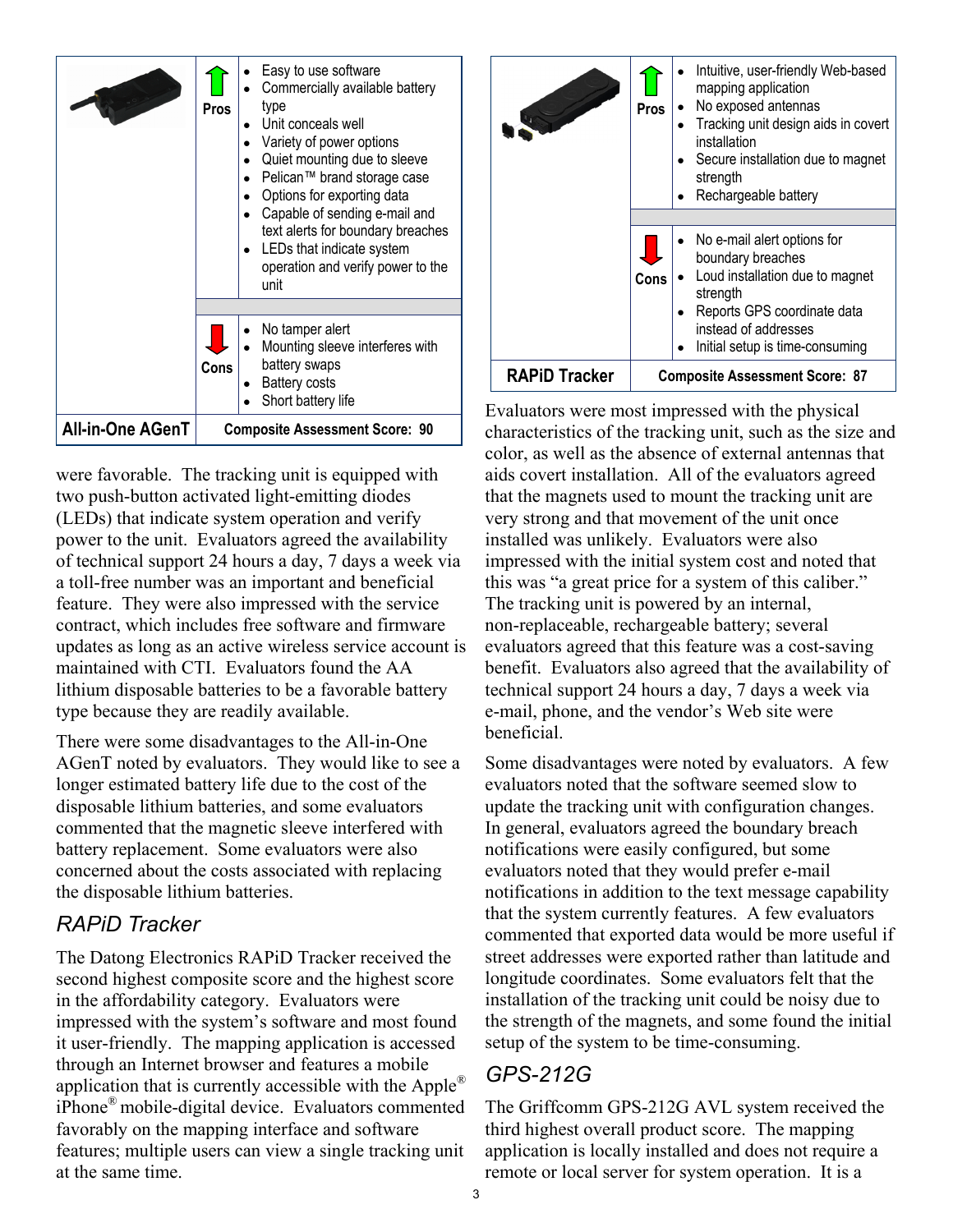|                 | Pros                                  | Tracking unit is easily concealed<br>Tamper alert with text message<br>notification<br>DOV communication enables<br>operation outside of cellular data<br>coverage areas                                                    |  |
|-----------------|---------------------------------------|-----------------------------------------------------------------------------------------------------------------------------------------------------------------------------------------------------------------------------|--|
|                 |                                       |                                                                                                                                                                                                                             |  |
|                 | Cons                                  | No storage case<br>Initial setup and configuration is<br>difficult<br>Not user-friendly<br>Optional external antenna<br>designed for window installation is<br>not covert<br>Tool required to access battery<br>compartment |  |
| <b>GPS-212G</b> | <b>Composite Assessment Score: 71</b> |                                                                                                                                                                                                                             |  |

point-to-point system that communicates with and stores data on a client workstation. Users may access only one tracking unit at a time and only one user can view a single unit at a time; however, multiple tracking units can be monitored on separate client workstations. The GPS-212G is the only system in this assessment equipped with a tamper alert. Evaluators found the amount of storage to be substantial, and most found the number of available configuration options favorable.

Most of the evaluators found the matte black finish of the tracking unit casing to be favorable since it permitted the unit to be easily concealed on a vehicle's undercarriage. Evaluators were most impressed with the free trial that has no time constraints and were also impressed with the initial system price. Most evaluators found the data/communications plan costs to be satisfactory. In general, evaluators agreed that the cables used to power the tracking unit and connect the client workstation with the tracking device were favorable since they are commercially available. The evaluators also noted that the availability of technical support 24 hours a day, 7 days a week via e-mail or phone is a good feature.

Evaluators identified some disadvantages to this system. Some evaluators questioned the accuracy, commenting that during both live transmission and the transmission of stored data, inaccuracies were present. In addition, the GPS-212G features data-over-voice (DOV) communications, which permits live tracking to occur in areas with cellular voice, but little to no cellular data coverage. Overall, evaluators found the mounting options and adaptability of this system to be limited. Evaluators commented that the eight magnets on the mounting bracket produce a lot of noise when

the unit is mounted to the metal components on a vehicle. Evaluators noted that the external cellular antenna is designed for installation on a glass surface, which may not be feasible for covert operations, and most evaluators agreed that the use of a tool for battery access was unfavorable. In addition, evaluators were disappointed that a storage case was not provided with system purchase.

#### **Conclusion**

Generally, the evaluators found all three systems able to report location information of the tracking unit including locations where the tracking unit did not have cellular connectivity.

All three systems received favorable scores for the following criteria: onboard storage, physical characteristics, operating temperature, service contract, initial system price, data/communication plan costs, durability, technical support, and sensor input and contact output. The evaluators indicated the following system features would influence their decision to purchase an AVL system:

- The mapping application should be easy to navigate and the system configuration options/ settings should be intuitive and user-friendly.
- The physical characteristics of the tracking unit should enable the tracking unit to easily blend in with components on the undercarriage of a vehicle. The tracking unit should be as small as possible to assist with covert mounting in tight spaces. In addition, the casing should feature a solid black matte finish and no colors should show on the tracking unit post-installation.
- The tracking unit should feature an extendable battery life to meet the requirements of both long- and short-term operations (i.e., the unit can be used with external battery packs, hardwired to the vehicle, etc.).
- System purchase should include a storage case for keeping the tracking unit and other components organized between uses.

To choose the best AVL system for a given agency, the needs of that agency must be understood. Therefore, agency-specific variables should be considered when making AVL system procurement and operational decisions.

All reports in this series are available upon request at https://www.rkb.us/saver.